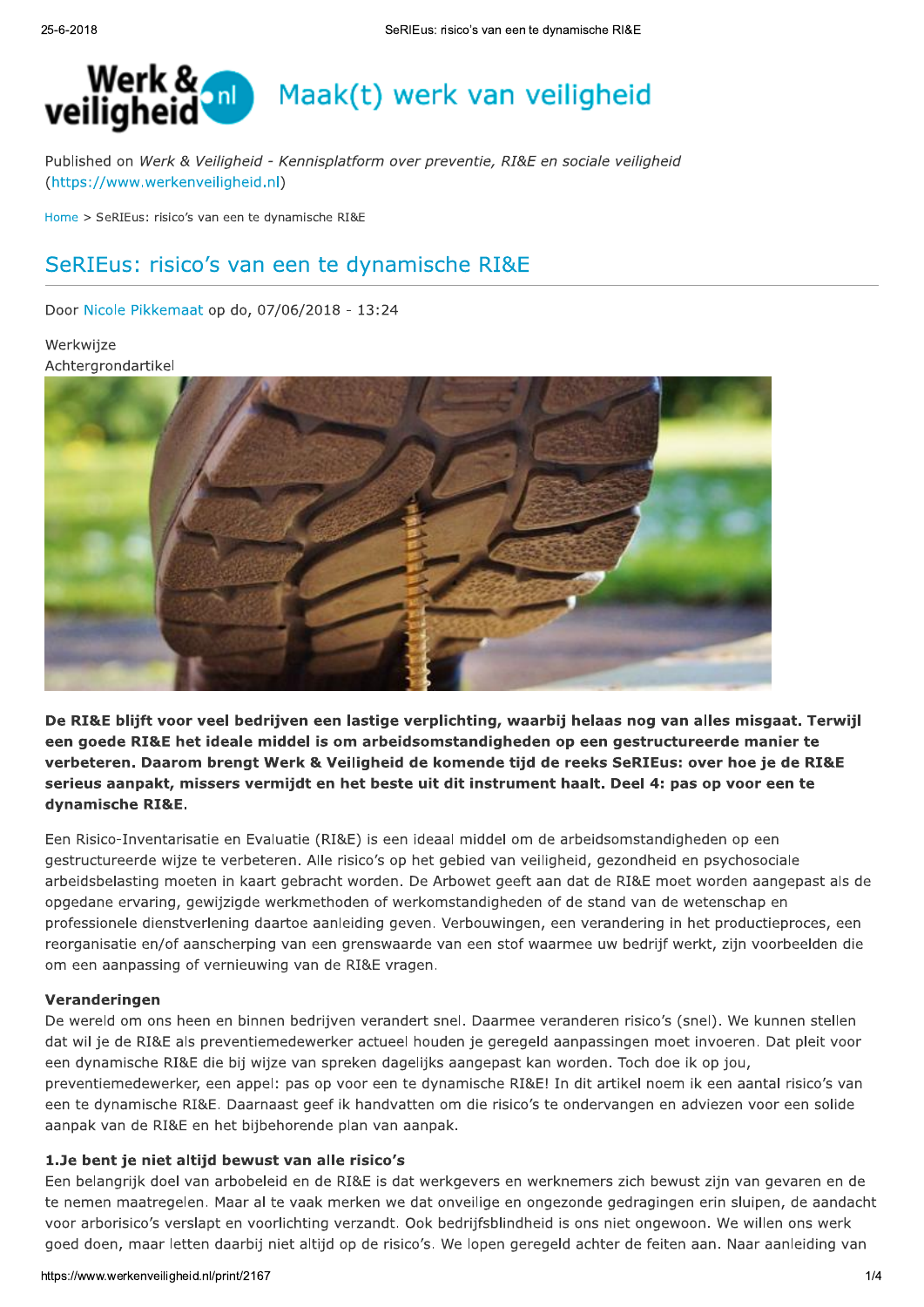# IEUS: risico s van een te dynamische Ri&E

een (bijna)ongeval of incident wordt er een voorlichting of toolboxmeeting georganiseerd. Of er zijn klachten en daarna worden er maatregelen genomen om de werkplekinrichting te verbeteren.

# 2. Management of Change te specifiek

Vele bedrijven kennen de procedure Management Of Change (MOC), waarbij bij een verandering in het productieproces of in de organisatie alle risico's doorgenomen moeten worden en beheersmaatregelen worden opgesteld om de risico's te ondervangen. De MOC is een mooi instrument om de arborisico's te beheersen. Echter ik merk dat met de MOC vaak alleen naar de specifieke situatie wordt gekeken en niet (altijd) gekeken wordt naar de gevolgen voor de gehele werkomgeving. Bijvoorbeeld: wat zijn de gevolgen voor de lay-out? Hoe groot wordt de totale warmtelast in de productiehal? Of: versterken de gevaarlijke stoffen elkaars werking? Ook valt mij op dat bij een MOC de risico's op het vlak van psychosociale arbeidsbelasting vaak onderbelicht zijn. Denk bijvoorbeeld aan de consequenties voor de werktijden, de werkinhoud en de werkdruk. Tot slot wil ik benadrukken dat een belangrijk uitgangspunt van de Arbowet is dat de werkgever een beleid voert dat gericht is op zo goed mogelijke arbeidsomstandigheden. De gedachtegang is dat we de arbeidsomstandigheden blijven verbeteren. Dat is meestal niet de insteek van de MOC.

# 3. Veranderingen worden over het hoofd gezien

Soms komen veranderingen zo gestaag, dat we ze niet opmerken. Voorbeelden zijn: een geleidelijke toename van het aantal uitzendkrachten, vergriizing van het personeel, een veranderend patiëntenbestand en/of veroudering van het materieel en de arbeidsmiddelen. Ook hier is het gevaar dat we pas in actie komen als er (beginnende) schade is. Ik noem twee voorbeelden:

Naar aanleiding van lekkage wordt het dak gerepareerd. Op de plaats van lekkage kon tijdelijk niet gewerkt worden vanwege valgevaar en elektrocutiegevaar.

Naar aanleiding van een voorval met een agressieve patiënt worden de spreekkamers veiliger ingericht.

# 4. Nieuwe risico's

Steeds meer onderdelen van het werkproces worden geautomatiseerd en/of gedigitaliseerd. We maken gebruik van grote informatiesystemen. Deze technologische ontwikkelingen kunnen positieve effecten hebben op de arbeidsomstandigheden. Zo kunnen de werklast en het fysiek zware werk minder worden. Daarnaast zijn er ook negatieve effecten. Het werk wordt bijvoorbeeld meer eenzijdig, het kan nu 24 uur per dag doorgaan en/of het alleen werken neemt toe. Ook maken de technologische ontwikkelingen ons kwetsbaar. Als de stroom uitvalt of sprake is van een cyberaanval, dan kunnen niet meer bij onze gegevens. Pompen, verwarmingen en onderdelen van het proces kunnen plots niet meer aangestuurd worden. En wat doet een robot die vanzelf weer opstart als de stroomstoring voorbij is? Een ander relatief nieuwe risico's is terreur. Ik wil niet zeggen dat je alles kunt voorzien. Maar het is wel belangrijk om er over na te denken. Denk daarbij in logische scenario's. Zo zal het ene bedrijf meer kans hebben om gehackt te worden en dient een ander bedrijf meer voorbereid te zijn op de risico's van omliggende bedrijven.

#### 5. Het overzicht is zoek

Wie doet wat? Wat is al opgelost? Doordat je voortdurend een RI&E aanpast, is de beginsituatie niet altijd meer duidelijk. Hoe weet jij of je alle risico's honderd procent naar tevredenheid hebt opgelost? Waren alle maatregelen effectief? Het gevaar is dat je blijft hangen in het blijven oplossen van risico's. Omdat er zoveel risico's op de lijst staan en bijkomen, kom je alleen toe aan het oplossen van de 'rode' harde risico's en de makkelijk oplosbare risico's. De complexe risico's blijven bestaan. Denk bijvoorbeeld aan het klimaatprobleem. Het staat genoemd in de RI&E. Medewerkers klagen er al jaren over en jedere zomer is het weer een probleem. Of werkdruk? Wat doet u daadwerkelijk om de werkdruk behapbaar te maken?

#### Hoe dan wel?

Hoe voorkomen we bedrijfsblindheid, een tunnelvisie, een onderschatting van de sluipende (nieuwe) risico's? En hoe voorkomen we dat de RI&E en het plan van aanpak een brei aan informatie worden, waarbij we de verbeterslag niet meer goed voor ogen hebben? Daarvoor heb ik een aantal adviezen:

#### Een duidelijke trekker

oplost, integendeel jij zet anderen aan het werk. Jij hebt de regie en geeft aan waar het goed loopt en waar extra<br>aandacht nodig is.<br>**Jaarlijkse cyclus**<br>De RI&E is het brondocument. Het plan van aanpak moet gebaseerd zijn Zorg voor een duidelijke trekker. Ik vind dat jij, de preventiemedewerker, dat moet zijn. Jij zorgt dat de RI&E up-todate blijft. Jij zorgt dat de voortgang voortdurend doorgenomen wordt en daarbij ook steeds gekeken wordt of de oplossen adequaat waren: ofwel zijn de knelpunten honderd procent weggenomen. Dat wil niet zeggen dat je alles oplost, integendeel jij zet anderen aan het werk. Jij hebt de regie en geeft aan waar het goed loopt en waar extra aandacht nodig is.

#### Jaarlijkse cyclus

De RI&E is het brondocument. Het plan van aanpak moet gebaseerd zijn op de RI&E. Het bevat maatregelen om de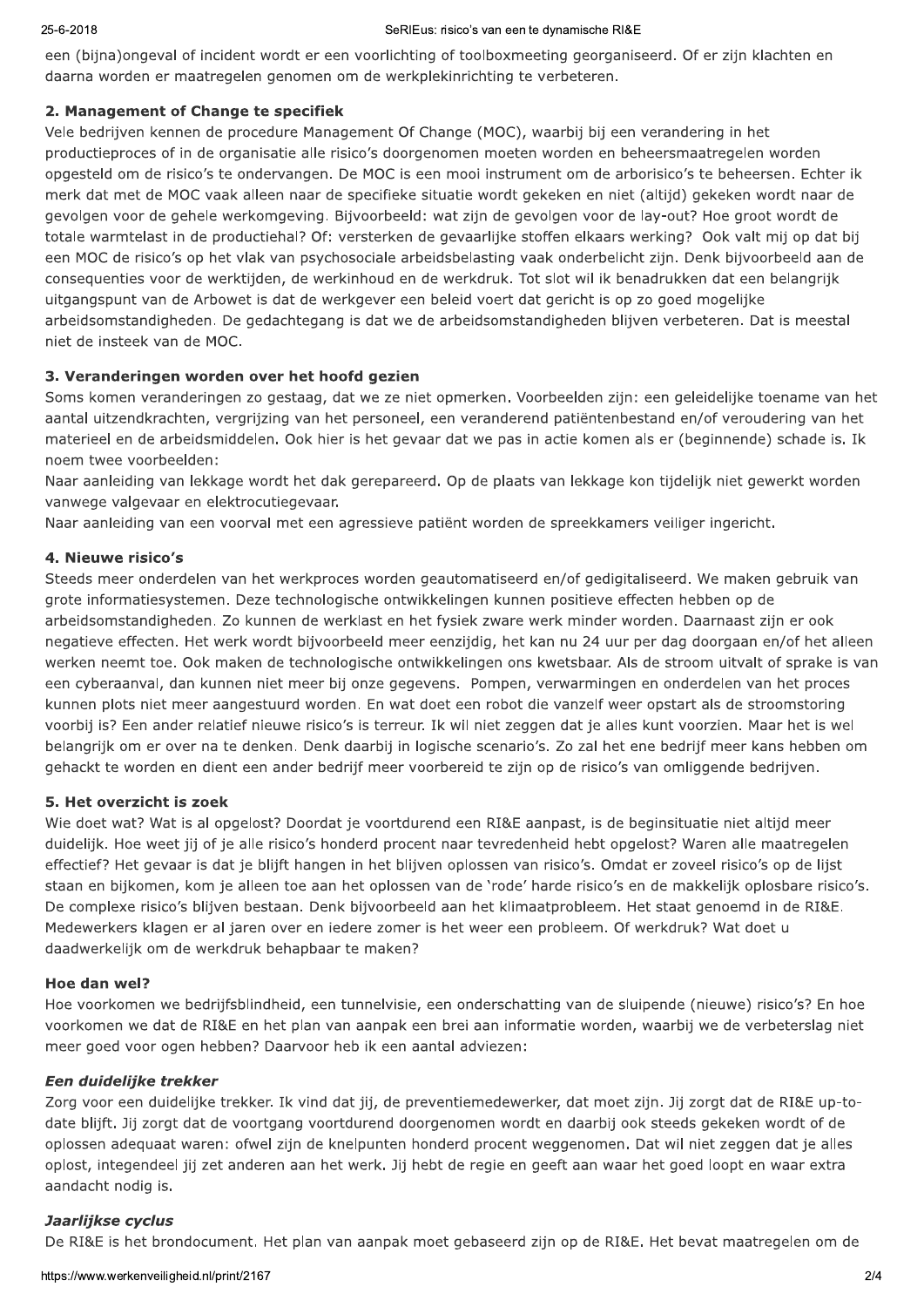#### SeRIEus: risico's van een te dynamische RI&E

gevonden knelpunten op te lossen/aan te pakken. Het plan bevat ook termijnen waarbinnen deze knelpunten moeten worden opgelost. Omdat de knelpunten uit de RI&E doorgaans niet in een jaar opgelost worden, is het bijbehorende plan van aanpak een meerjarenplan. Het plan van aanpak beslaat meestal de komende drie tot vijf jaar. Ieder jaar maak je een gedetailleerd plan van aanpak. De belangrijkste knelpunten worden zoveel mogelijk in het eerste jaar opgelost. Maar je hebt ook voor ogen welke knelpunten de jaren daarna aan de beurt zijn. Dat zet je globaal in een meerjarenplan van de RI&E. Ook voor één knelpunt kunnen meerdere maatregelen zijn uitgezet over een aantal jaren. Zo worden voor een klimaatprobleem als tijdelijke oplossingen een ruimer pauzebeleid bij warm weer ingevoerd en wordt er een plaatselijke airco geregeld. Maatregelen voor de middellange termijn zijn een uitbreiding van de ventilatie en aanpassing van de gehele klimaatinstallatie. Maatregelen voor de lange termijn gaan meer uit van bronaanpak, zoals de Arbowet beoogt. De warmtebronnen worden verminderd en er wordt gewerkt aan een goede isolatie van het gebouw.

#### **Instemming OR**

De OR heeft instemmingsrecht over de uitvoering van de RI&E en het plan van aanpak. Maak daar gebruik van. Je hebt nu een jaarlijkse cyclus ingevoerd voor het plan van aanpak. Hiermee heeft de OR jaarlijks instemmingsrecht. Deze besluitvorming geeft je als preventiemedewerker houvast. Ieder jaar staat het plan van aanpak op de agenda van het overleg tussen de OR en de bestuurder. Maatregelen die het komende jaar echt goed moeten gebeuren, verdienen een kritische blik en draagvlak van alle spelers. Nadat de OR heeft ingestemd, is dat een stok achter de deur. Je kunt erover communiceren, je kunt gaan rapporteren over de voortgang en op je strepen staan als maatregelen niet naar tevredenheid verlopen. Ook het instemmingsrecht op de uitvoering van de RI&E helpt je om kritisch te kijken naar het gehele proces. Juist de OR die de werkvloer goed kent, beoordeelt mede voor jou of alle risico's goed uit de verf komen.

#### Afspraak over de frequentie van de RI&E

Maak afspraken over de frequentie van de RI&E. Ik raad aan om een frequentie van één keer per drie of vier jaar te hanteren voor de uitvoering van een nieuwe RI&E. Dat kan eventueel gefaseerd, waarbij ieder jaar een bepaalde afdeling of functiegroep aan de beurt komt. Zorg hierbij dat er een uitspraak van de directie ten grondslag ligt die stelt dat binnen een termijn van drie of vier jaar alle RI&E-knelpunten moeten zijn opgelost. Ook hier moet je de OR bij betrekken. De OR heeft instemmingsrecht over deze afspraak. Dit neemt niet weg dat je bij tussentijdse veranderingen aanpassingen verricht. Dat kan bijvoorbeeld via de eerder genoemde MOC. Echter iedere drie of vier jaar neem jij het geheel van risico's onder de loep. Zorg er dan ook voor dat de kerndeskundige (gecertificeerde arbodeskundige) de RI&E en het plan van aanpak weer toetsen. Zo weet je of je volledig bent geweest en de risico's goed heeft ingeschat.

#### Concreet plan van aanpak

Stel een concreet plan van aanpak op. Per knelpunt uit de RI&E geef je aan:

- Wie gaat het aanpakken?
- Wanneer, in welke maand, is het gereed?
- Welk budget is beschikbaar?
- Hoe gaat het aangepakt worden?

Zorg dat deze items overzichtelijk zijn verwerkt in een schema, waarbij duidelijk is over welke afdeling of functiegroep het gaat. De maatregelen zijn bijvoorbeeld per afdeling gegroepeerd. Neem ook op wanneer de diepgaande onderzoeken plaatsvinden, die verplicht zijn indien er in de RI&E op deze terreinen knelpunten zijn aangetroffen, zoals beeldschermwerk, fysieke belasting, psychosociale arbeidsbelasting en gevaarlijke stoffen. Op deze wijze heb je alle thema's in het vizier. Een concreet plan van aanpak maakt dat je de voortgang goed kunt bewaken. Duidelijk wordt wie wanneer kan worden aangesproken als maatregelen (nog) niet zijn gebeurd. Het budget is ook een belangrijk item. Mijn ervaring is dat als budget is ingevuld, de uitvoering van de maatregel meer kans van slagen heeft. Er is al over nagedacht. Vanaf nu kan het meegenomen worden in de begroting.

#### **Tot slot**

Voortaan maken we de afspraak dat we iedere drie of vier jaar de RI&E opnieuw uitvoeren. Daarnaast passen we de RI&E aan als er wijzigingen (op komst) zijn. Dat is veel werk, maar je hoeft niet alles zelf te doen. En maak ook slim gebruik van instrumenten die er zijn. Veel branches hebben een branche RI&E's (kijk op voor meer informatie op: www.rie.nl). Ook hoef je geen dubbel werk te doen. Zo kun je bijvoorbeeld prima een

medewerkerstevredenheidsonderzoek gebruiken voor de RI&E psychosociale arbeidsbelasting, mits deze op een goede manier wordt uitgevoerd. Check goed of de juiste vragen gesteld worden en de respons voldoende hoog is. Ook andere informatiebronnen geven input voor de RI&E. Denk bijvoorbeeld aan het Periodiek